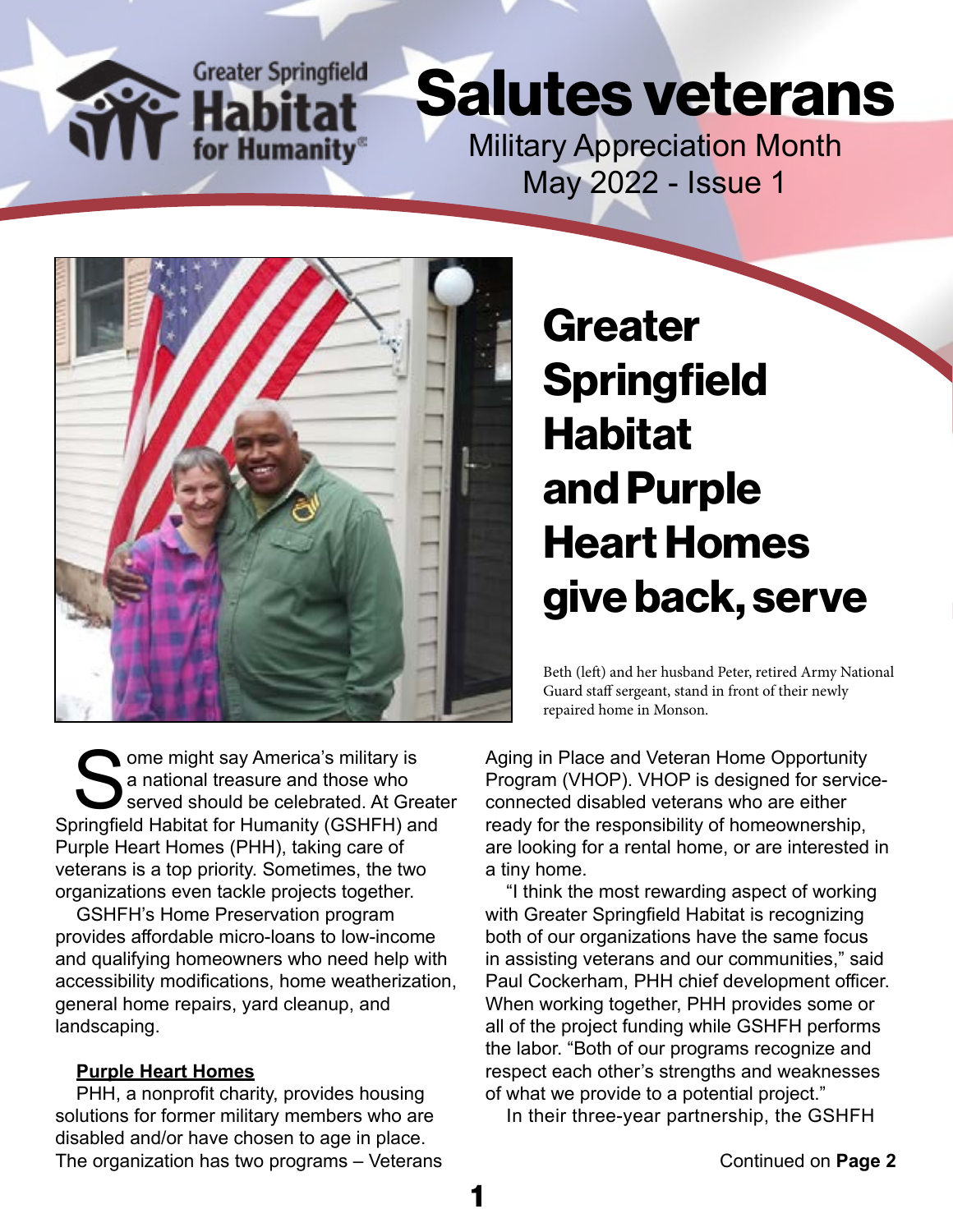**Greater Springfield** for Humanity

### Salutes veterans Military Appreciation Month





Above: A picture of moss growing on Peter and Beth's roof in Monson. Left: The outside of Peter and Beth's home following a power wash treatment by West Springfield's Clean Machine Power Wash.

#### Continued from **Page 1**

and PHH affiliation has benefitted two families, including a couple in Monson. Peter, a retired Army National Guard staff sergeant, and his wife Beth purchased a duplex three years ago. They live in one unit, Beth's daughter and young son live in the other residence. Both spaces needed repair.

"We are always happy to collaborate with Purple Heart Homes to improve the living conditions for a local family," said Deborah O'Mara, GSHFH Family Services manager. "By teaming up, we can do much more than either organization could ever do alone. When we are finished, the family will have a fully functional and weather-tight home in which to live."

Greater Springfield Habitat sent staff to assess the three areas of concern – a moss-spotted roof, broken water heater in the daughter's unit, and damaged exterior doors at both dwellings. The moss-spotted roof had several bowed shingles that began to lift. If left untreated, the roof would need to be replaced in three years. While replacement will be necessary down

the line, a pressure wash took care of the immediate concern. West Springfield's Clean Machine Power Wash performed the work and also power washed the siding and porches. A Proline 40-gallon water heater replaced the broken appliance.

Exterior doors for side entrances and the basement were replaced. Previous doors weren't correctly sealed and allowed drafts and a hollow interior door had been used as an exterior door.

"My house was looking like the 'Amityville Horror' house but now it sparkles like Disneyland," Peter said. "The moss on the roof, GONE! The mossy steps in the front, GONE! An excellent job worthy of praise and kudos."

PHH and GSHFH continue to look for projects they can work on together.

"The positive impact we are able to provide is permanent for those associated with us," Paul said. "The ability for us to provide these services is only enhanced through charities who have earned the respect and trust of the local